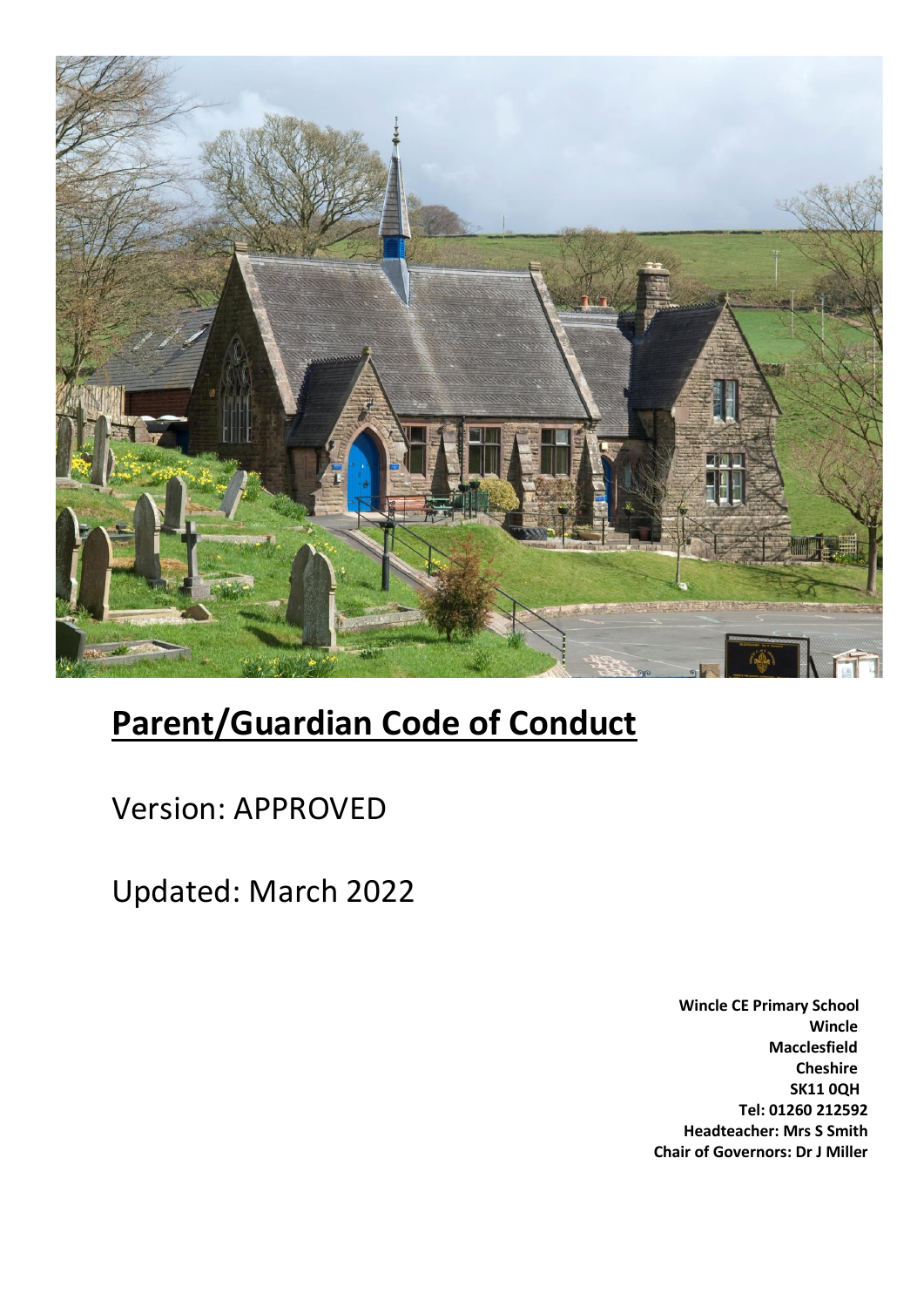## Our school's vision:

## *Wincle School creates an enriching and outstanding rural education, nurturing the whole individual: body, mind and soul, inspiring rounded, happy, courageous children who exhibit a passion for learning, a confident faith, a loving concern for community and an inclusive respect for all.*

We encourage our pupils to 'Shine like Stars' (Philippians 2:15) and to do this run with the following acronym:



This document has due regard to statutory and best practice guidance, including, but not limited to, the following:

- DfE (2021) 'Keeping children safe in education (2020)
- DfE (2018) 'Controlling access to the school premises'

This document operates in conjunction with the following school policies:

- Complaints Procedures Policy
- Social Media Policy
- Child Protection and Safeguarding Policy

## **Expectations**

Our school expects parents/guardians to:

- Act in accordance with this code of conduct at all times.
- Support and reflect the school's ethos and values through their behaviour.
- Set a good example to pupils through their behaviour and the way they interact with staff, pupils and other adults.
- Work together with staff for the benefit of their child.
- Treat all governors, staff members, pupils, other parents/guardians and any other individuals connected to the school with dignity and respect.
- Work with staff members to resolve any issues of concern.
- Where appropriate, clarify their child's version of events with the school to bring about a peaceful solution to any issue.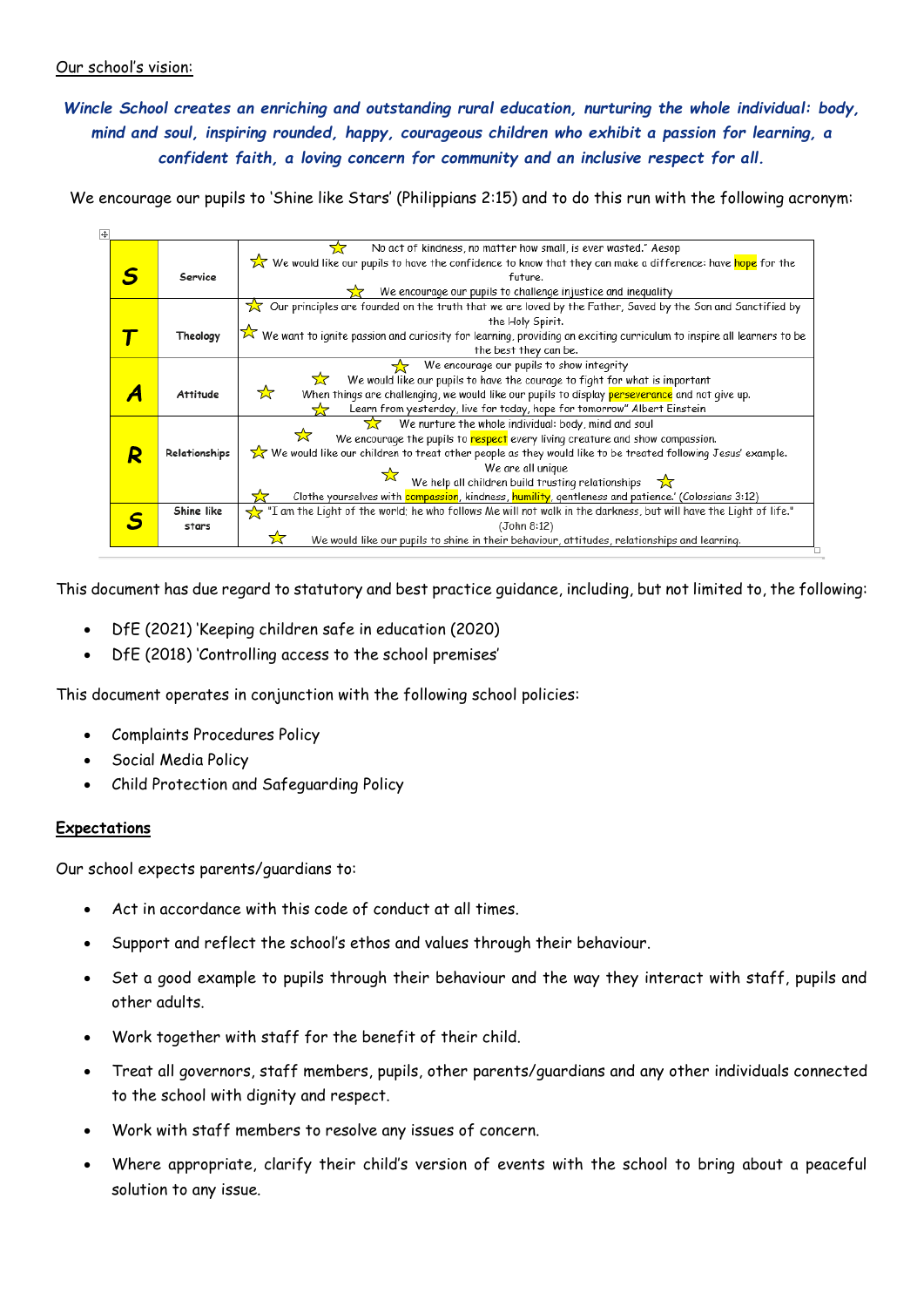- Correct their child's behaviour appropriately, particularly on the school grounds where it could otherwise lead to conflict or aggressive or unsafe behaviour.
- Respect the school's property and environment by keeping it clean and tidy.
- Follow the school's procedures for dropping-off and collecting pupils from school.

## **Inappropriate behaviour**

The school takes instances of inappropriate behaviour very seriously and will not tolerate any circumstances that may make pupils, staff members and other members of the school community feel threatened.

Behaviour that the school does not tolerate includes the following:

- Using foul, abusive or offensive language
- Raising voices inappropriately at another individual
- Making racist or sexual comments
- Using aggressive hand gestures, e.g. raising fists and fingers
- Discriminating against any member of the school community, including pupils, staff, governors and other parents
- Bullying, harassment or intimidation, including physical, verbal and sexual abuse offline and online
- Sending abusive or threatening messages, emails or other communications to any member of the school community
- Trespassing on school property without prior permission or implied licence
- Causing intentional damage to school property
- Breaching the school's security procedures
- Using physical violence on the school premises or on a member of the school community, e.g. hitting, slapping, punching, kicking and pushing
- Physically intimidating an individual
- Partaking in unnecessary physical contact with an individual
- Writing or posting abusive, offensive or defamatory comments about an individual or the school, including on social media
- Posting content on social media that is damaging to the school's reputation
- Sending staff aggressive emails or other communications
- Psychologically harassing any member of the school community, including displaying vexatious behaviour which is humiliating for the individual and is damaging to their self-esteem
- Displaying disruptive or other inappropriate behaviour which interferes or threatens to interfere with any of the school's operations or activities
- Approaching another parent or pupil to discuss or reprimand them because of an issue between pupils
- Threatening any member of the school community in any way
- Smoking on the school premises
- Taking illegal or harmful drugs while on the school premises
- Drinking alcohol on the school premises and within school time, unless it has been authorised by the school
- Driving unsafely within the vicinity of the school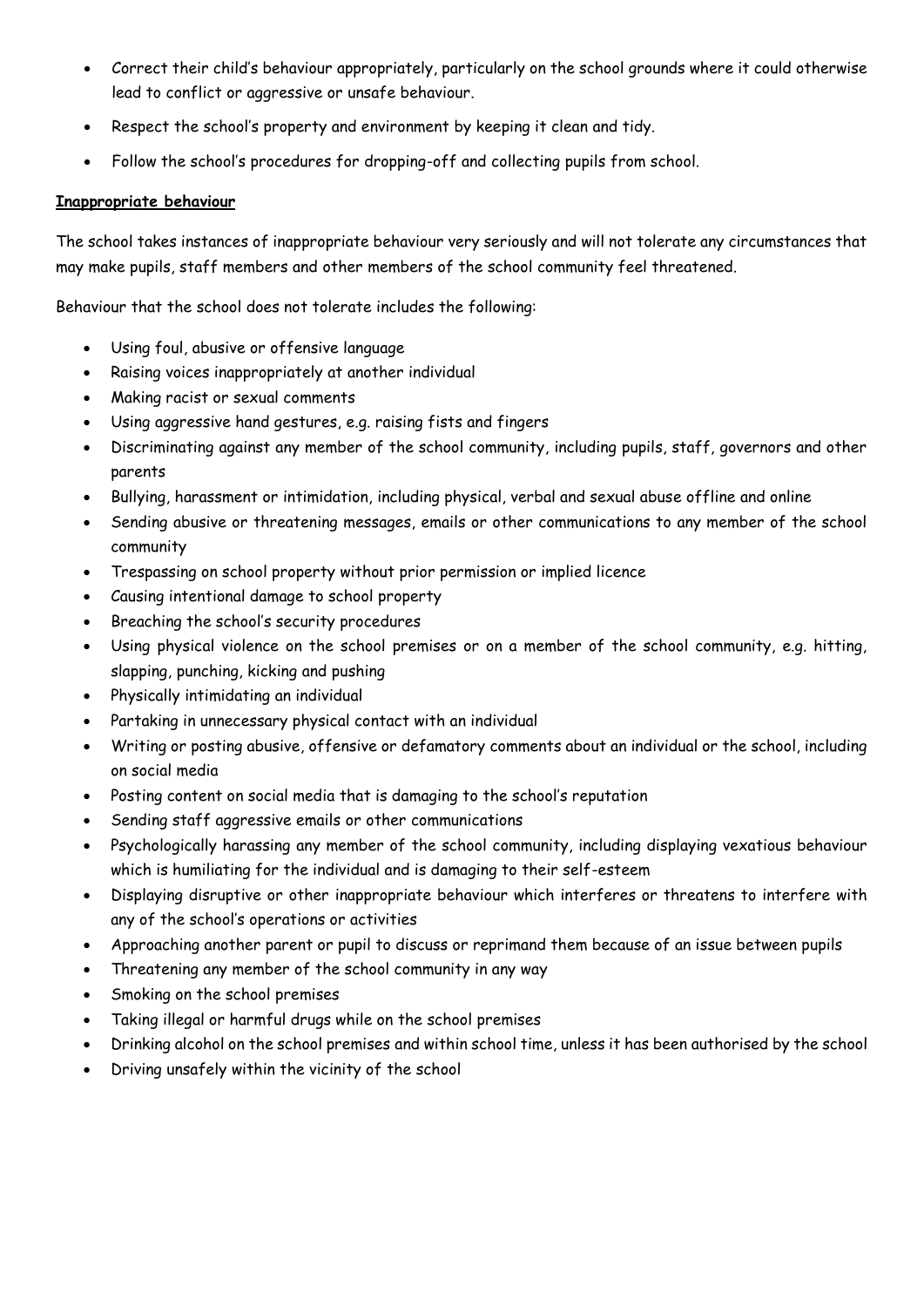## **Managing inappropriate behaviour**

If a parent/guardian is behaving inappropriately, a report will be made to the headteacher, or the most senior member of staff available in their absence, who will decide on the most appropriate course of action.

Parents/Guardians will raise concerns regarding another parent's/guardian's behaviour or conduct directly with their child's class teacher or the headteacher and will not approach the parent/guardian themselves.

Instances of parents/guardians displaying inappropriate behaviour will be managed in a variety of ways, depending on the severity of the situation.

When a parent/guardian has behaved inappropriately, they will be invited to a meeting by the headteacher to discuss their behaviour and to attempt to resolve the issue. Where this initial meeting is not sufficient to resolve the issue, the headteacher, in collaboration with other staff and relevant agencies, will consider what further action may be required. This action, depending on the situation, could include the following:

- Barring the parent/guardian from the school premises
- Contacting the police
- Seeking legal redress through the courts
- Restricting the parent's/guardian's channels of communication to the school, e.g. no longer allowing the parent to send emails to a staff member directly
- Reporting content the parent/guardian has posted online to the website's admin
- Referring the case to children's social care, where the behaviour indicates that the parent poses a risk to children

Any child protection and safeguarding concerns will be addressed in accordance with the school's Child Protection and Safeguarding Policy.

The school reserves the right to escort anyone off the premises who is displaying aggressive or disruptive behaviour. The police may be contacted to provide advice on managing an incident or to assist in the removal of an individual from the premises, where necessary.

The police will be contacted where a parent/guardian is being violent or has committed assault, or where the event has caused harm to an individual.

If a parent/guardian has been previously barred from the premises, or has exceeded their implied access to the premises and is causing a disturbance, the police will be contacted to remove the individual from the premises.

If a parent/guardian persistently displays unacceptable and inappropriate behaviour, this may result in them being barred from the school premises.

## **Barring from the school premises**

The school has the right to bar a parent/guardian from the premises to keep the school community safe. If a parent/guardian is displaying inappropriate or concerning behaviour, they will be asked to leave the school premises. Behaviour that could result in a parent/guardian being asked to leave the premises includes aggressive, abusive or insulting behaviour or language that is a risk to staff or pupils, or behaviour that is making staff or pupils feel threatened.

If a parent/guardian persistently or consistently behaves inappropriately on the school site, or there is a oneoff incident of extremely inappropriate behaviour, the school reserves the right to bar this individual from the school site.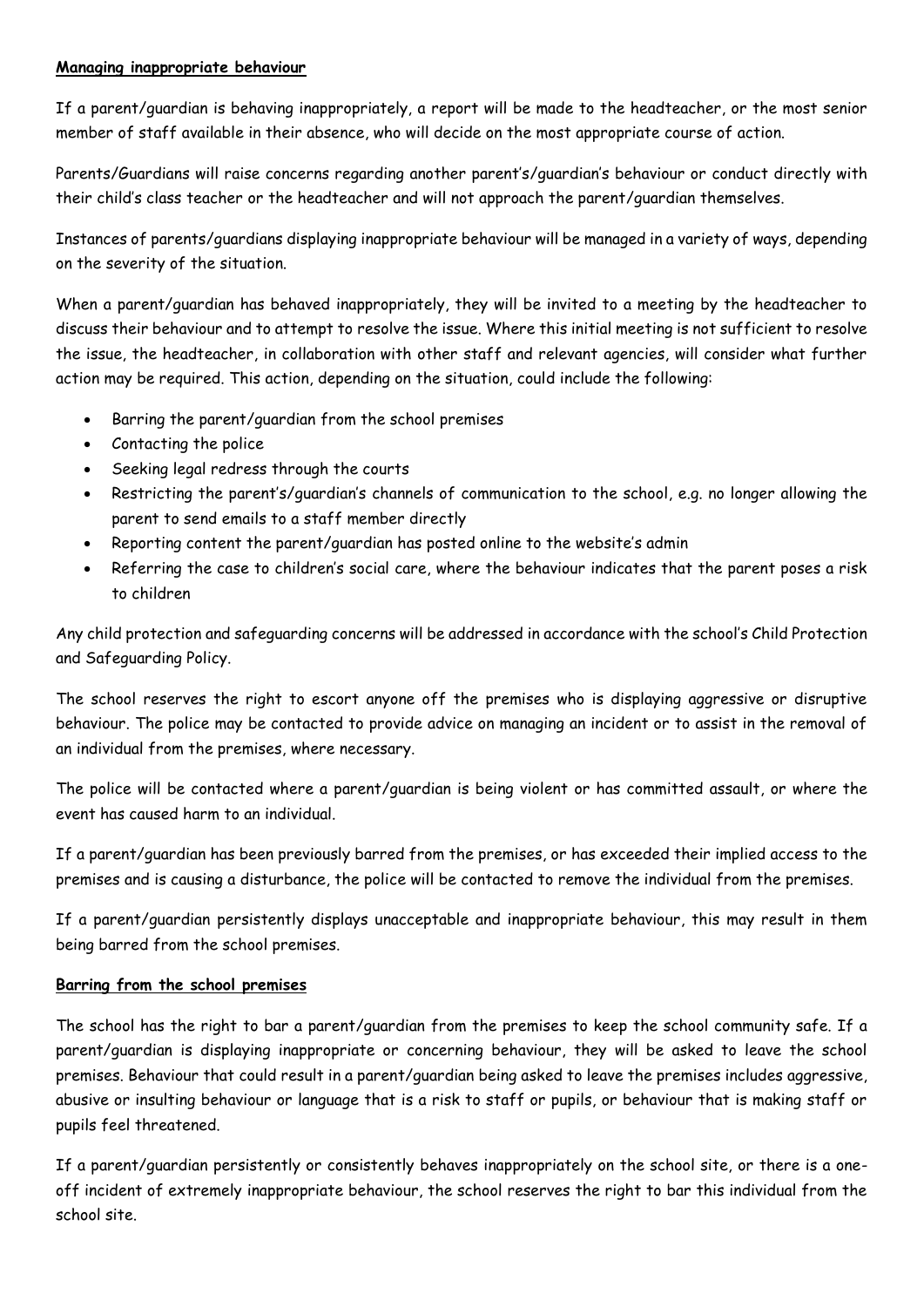The school will either:

- Bar the parent/guardian temporarily, until the parent/guardian has had the opportunity to formally present their side.
- Inform the parent/guardian that they intend to bar them and invite them to present their side.

The headteacher will send a letter to the parent/guardian, informing them of the following information:

- Why they have been temporarily barred or face a bar
- The nature of the bar, i.e. if they are temporarily barred pending their representation or if they must present their side before the decision to bar can be made
- That they have the right to formally express their views on the decision to bar in writing to the chair of governors within 10 working days

The headteacher's decision to bar the parent/guardian will be reviewed by the chair of governors.

The chair of governors will take account of any representations made by the parent/guardian and decide whether to confirm or lift the bar. The parent/guardian will be notified in writing of the decision to uphold or lift the bar.

If the decision is confirmed, the parent/guardian will be notified in writing, explaining:

- How long the bar will be in place.
- When the decision will be reviewed.

Decisions to bar will be reviewed at the end of the agreed timescale, in line with the process outlined above. Following a review, the bar may be lifted or, if there are grounds for continued concern regarding the parent's/guardian's conduct, it may be extended.

Once the appeal process has been completed, parents/guardian that remain barred may be able to apply to the Civil Courts. If a parent/guardian wishes to exercise this option, they should seek independent legal advice.

#### **Monitoring and review**

This document will be reviewed on an annual basis by the headteacher and any changes made will be communicated to all parents and staff at the school.

The next scheduled review date for this document is March 2023.

All parents will be provided with a copy of this code of conduct in the spring term of 2023, and are required to familiarise themselves with the procedures and guidelines outlined.